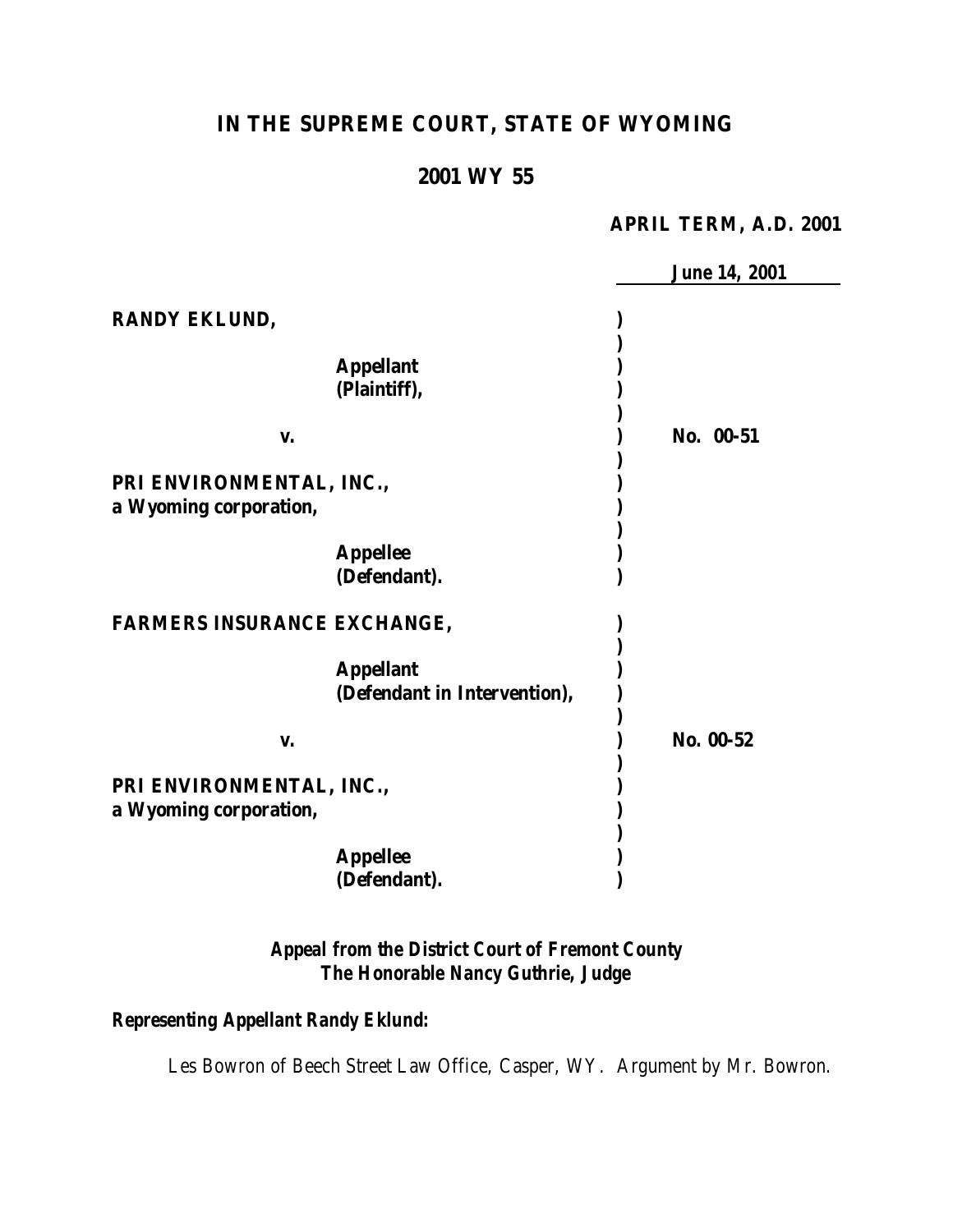#### *Representing Appellee:*

Brett Marshall Godfrey of Godfrey & Associates, PC, Cheyenne, WY. Argument by Mr. Godfrey.

#### *Representing Appellant Farmers Insurance Exchange:*

James D. Bramer and Blair J. Trautwein of Wick Campbell Bramer Ukasick & Trautwein, LLC, Fort Collins, CO. Argument by Mr. Trautwein.

**Before LEHMAN, C.J., and GOLDEN, HILL, and KITE, JJ.**

*NOTICE: This opinion is subject to formal revision before publication in Pacific Reporter Third. Readers are requested to notify the Clerk of the Supreme Court, Supreme Court Building, Cheyenne, Wyoming 82002, of any typographical or other formal errors so that correction may be made before final publication in the permanent volume.*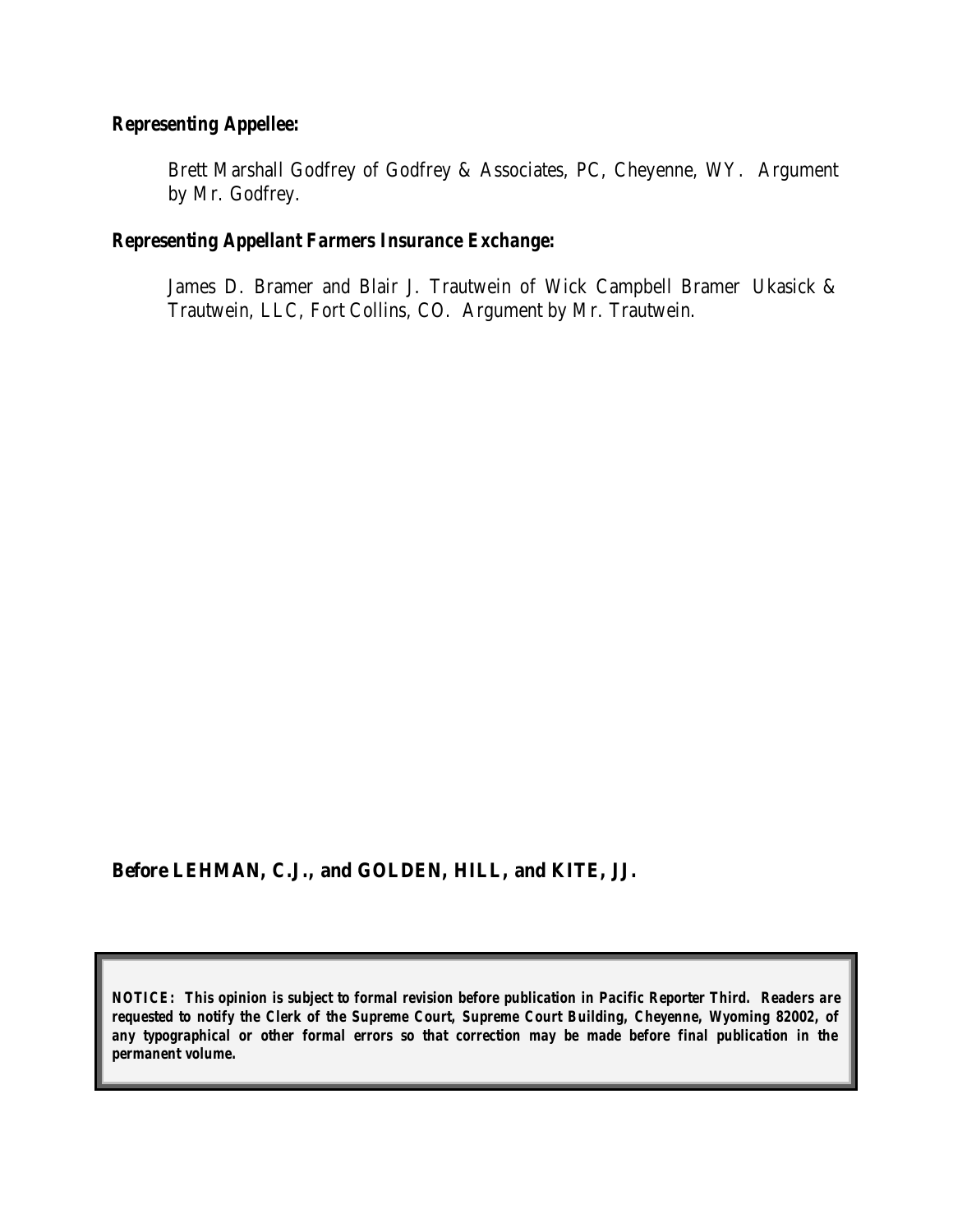#### **HILL, Justice.**

[¶1] Randy Eklund (Eklund) was injured when the vehicle in which he was a passenger was rear-ended by a vehicle driven by a co-worker, Terry Tebben (Tebben). The district court concluded that the co-worker was not acting within the scope of his employment at the time of the accident and granted the employer's, PRI Environmental, Inc.'s (PRI), motion for summary judgment on Eklund's claim of vicarious liability on the theory of *respondeat superior*. Eklund also contends that a prior settlement entered into between PRI and the driver of Eklund's vehicle constituted collateral estoppel on the issue of whether the co-worker was acting within the scope of his employment. Eklund appeals the grant of PRI's motion for summary judgment and the district court's refusal to apply the doctrine of issue preclusion to the question of Tebben's employment status. We affirm.

[¶2] Eklund presents the following statement of the issues:

- 1. The District Court committed reversible error by granting Defendant, PRI Environmental, summary judgment in the face of clearly defined genuine issues of material fact on the issue of Defendant Tebben's employment status at the time of the accident.
- 2. The District Court committed reversible error by granting Defendant, PRI Environmental, summary judgment when Plaintiff's own Motion for Partial Summary Judgment demonstrated that PRI was barred and should have been estopped, as a matter of law, from relitigating the issue of Defendant Tebben's employment status at the time of the accident.

Intervenor/Appellant Farmers Insurance Exchange addresses only one of the issues:

Did the trial court err in granting summary judgment to defendant PRI Environmental, Inc. on the issue of *respondeat superior*?

Appellee PRI also presents the matter on appeal in the form of a single issue:

Did the District Court err in granting summary judgment in favor of PRI where all of Plaintiff's damages were alleged to have arisen out of an automobile accident involving Plaintiff and an employee of PRI, Terry Tebben, who had, at the time of the accident,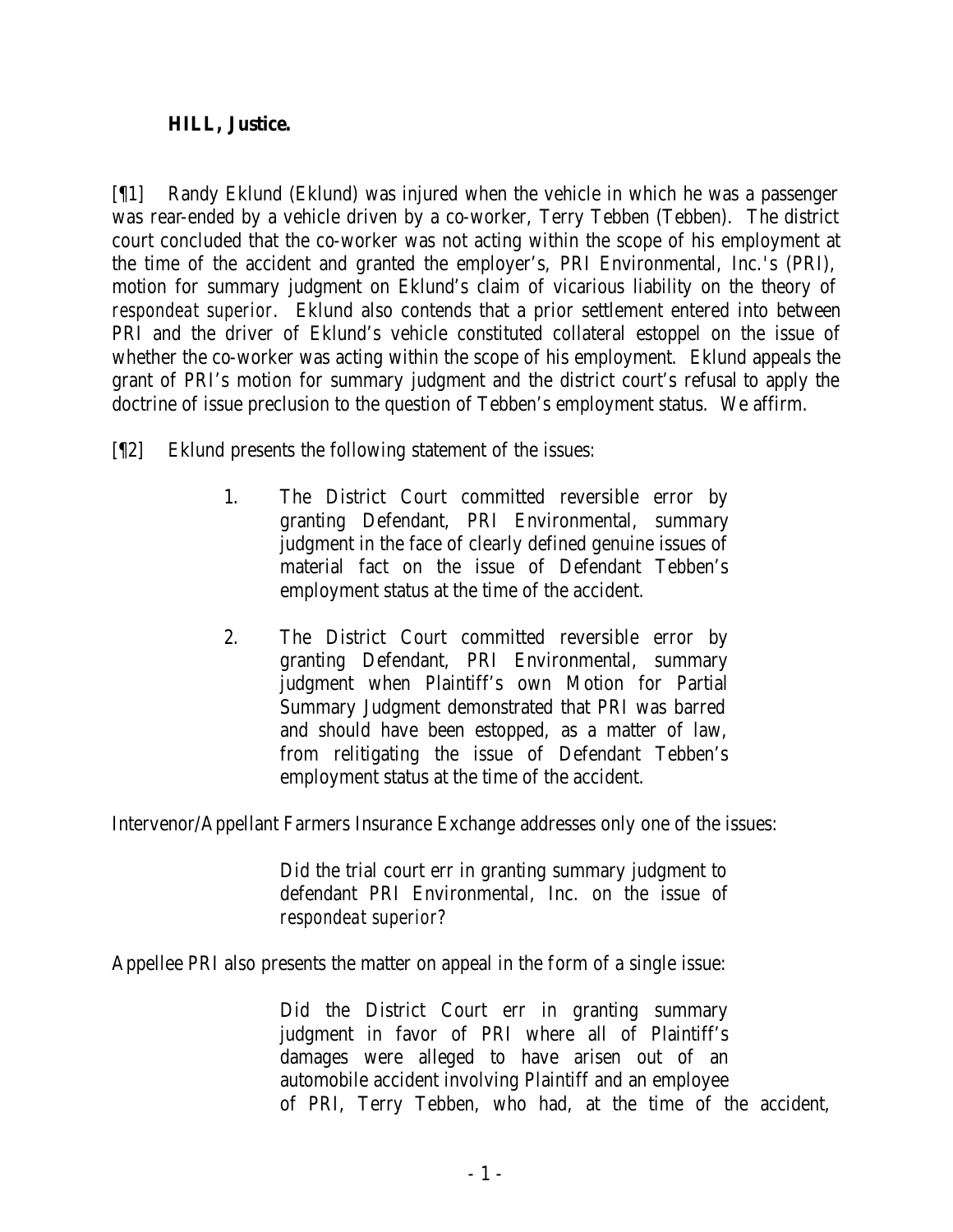"clocked out" at the end of the work day on Friday afternoon and would not return to employment-related activities until the following Monday morning?

## **FACTS**

[¶3] Tebben was employed by PRI as a health and safety officer. As part of his duties, Tebben was required to purchase parts in Casper and deliver them to PRI's work site. Although Tebben used his personal truck to transport these parts, PRI compensated him by purchasing gasoline, new tires, an engine block, and overloads for the shock absorbers for the vehicle.

[¶4] On Friday, October 21, 1994, just before quitting time at 5:30 p.m., Tebben picked up a list of parts needed for the following Monday. Tebben was specifically instructed to purchase the parts on Monday morning before reporting back to the work site. With the list in hand, Tebben left work for his home in Casper.

[¶5] In order to reach a public highway, PRI employees had to travel on a long, narrow and curvy dirt road. On the day in question, visibility on the road was hindered by glare from the setting sun and dust kicked up by moving vehicles. Traveling ahead of Tebben on the road were PRI employees Eklund and Warren Ash (Ash). Eklund and Ash normally waited until Tebben had left the work site before leaving themselves because they were concerned about Tebben's driving habits. At some point, Ash stopped on the road apparently to determine whether Tebben would take a shortcut or continue along the road. Tebben collided with the Ash vehicle causing physical injury to all three.

[¶6] Two separate litigations arose from the accident. In the first, Ash sued Tebben for his injuries. After an unsuccessful attempt by Tebben to implead PRI as a third-party defendant, Ash filed an amended complaint adding a claim against PRI based on a theory of *respondeat superior*. Ash and PRI apparently reached a settlement, and the district court granted a joint motion to dismiss the complaint against PRI.

[¶7] Subsequently, Eklund filed this action against Tebben and PRI. Eklund claimed Tebben was negligent in driving his vehicle and that PRI was liable for his damages caused by Tebben's actions under the theory of *respondeat superior*. Farmers Insurance Exchange (Farmers), which provided insurance to Eklund through the underinsured motorist coverage of Ash's automobile insurance policy, intervened in the action.

[¶8] PRI and Eklund filed competing motions for summary judgment. PRI argued that Tebben was on his way home at the time of the accident, so there was no genuine issue of material fact as to whether Tebben was acting in the scope of his employment at the time of the accident. Eklund's motion for partial summary judgment was based on the settlement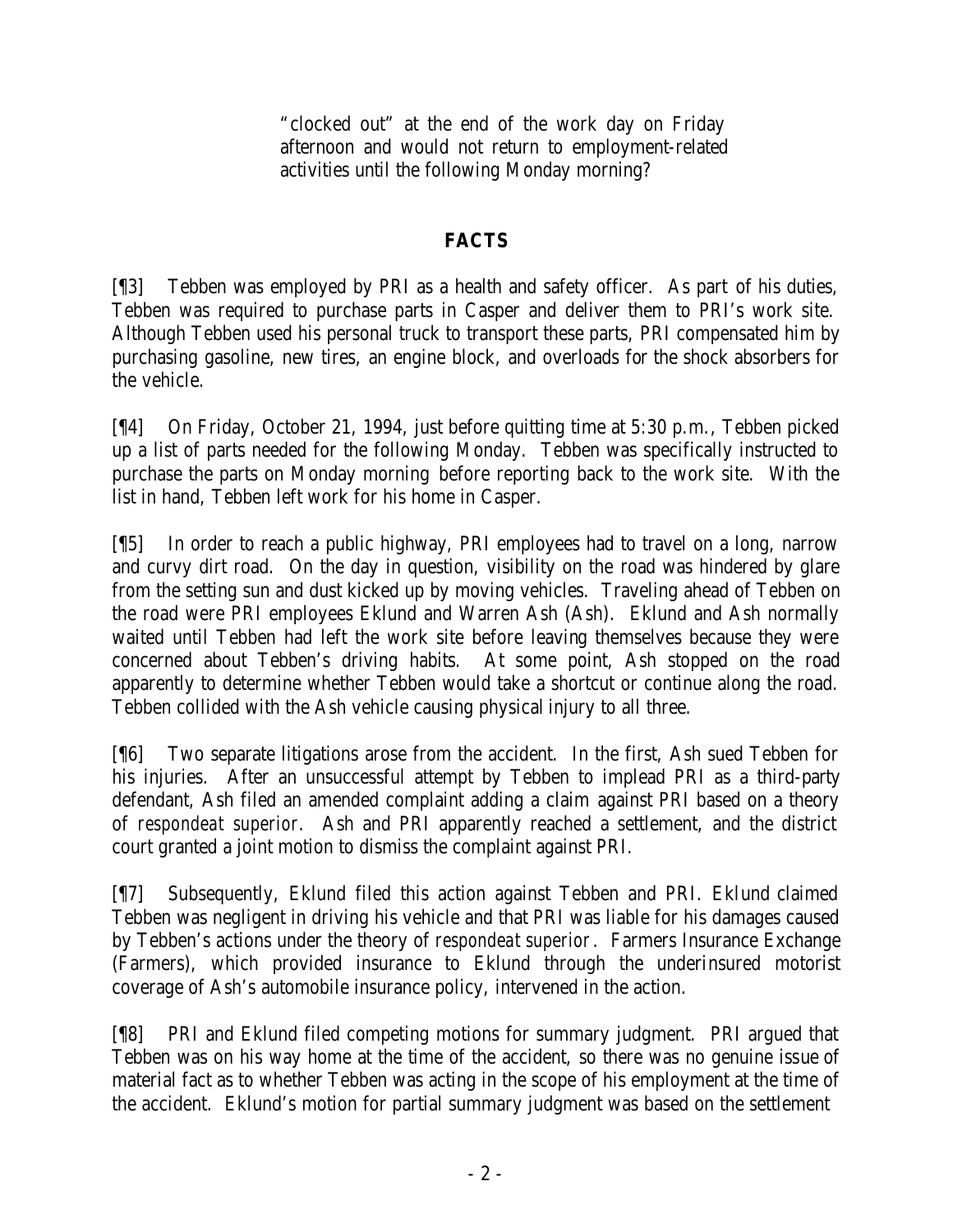PRI reached with Ash in the first litigation. Eklund contended that by settling in favor of Ash, the question of whether Tebben was acting in the scope of his employment was necessarily decided in the positive and, as a consequence, PRI was precluded from relitigating the issue.

[¶9] On November 23, 1999, the district court denied Eklund's motion for partial summary judgment and granted PRI's motion for summary judgment. The denial of Eklund's motion was predicated on the district court's conclusion that the issue of Tebben's employment status at the time the accident occurred was not necessarily decided in the prior adjudication. The district court granted PRI's motion on the basis that at the time of the accident, Tebben was simply leaving the job site after work and did not have to return with the parts until Monday morning. Therefore, the court concluded that the only reasonable inference that could be drawn from the facts was that Tebben was not acting in the course of his employment when the accident happened. Eklund now appeals.

#### **STANDARD OF REVIEW**

[¶10] Our standard for reviewing a summary judgment is well established:

Summary judgment is appropriate when no genuine issue as to any material fact exists and the prevailing party is entitled to have a judgment as a matter of law. *Kahrs v. Board of Trustees for Platte County Sch. Dist. No. 1*, 901 P.2d 404, 406 (Wyo. 1995); *see also* W.R.C.P. 56(c). A genuine issue of material fact exists when a disputed fact, if it were proven, would have the effect of establishing or refuting an essential element of the cause of action or defense which has been asserted by the parties. *Adkins v. Lawson*, 892 P.2d 128, 130 (Wyo. 1995). We examine the record from the vantage point most favorable to the party who opposed the motion, and we give that party the benefit of all favorable inferences which may fairly be drawn from the record. *Jack v. Enterprise Rent-A-Car Co. of Los Angeles*, 899 P.2d 891, 893 (Wyo. 1995). We evaluate the propriety of a summary judgment by employing the same standards and by using the same materials as were employed and used by the lower court. *Adkins*, 892 P.2d at 130. We do not accord any deference to the district court's decisions on issues of law. *Kahrs*, 901 P.2d at 406.

The party moving for summary judgment bears the initial burden of establishing a prima facie case for a summary judgment. If the movant carries this burden, the party opposing the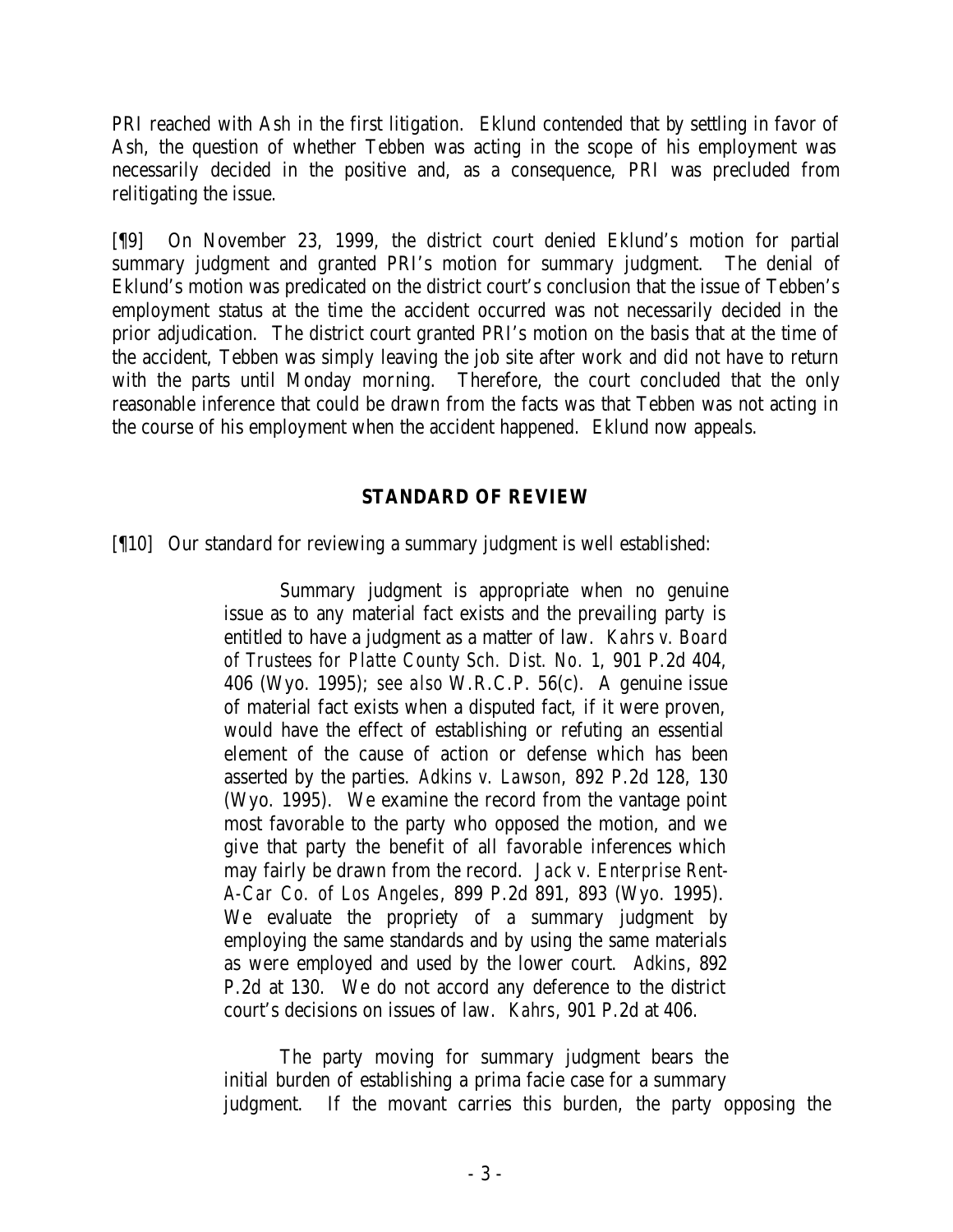summary judgment must come forward with specific facts to demonstrate that a genuine issue of material fact does exist. *Thunder Hawk By and Through Jensen v. Union Pacific R. Co.*, 844 P.2d 1045, 1047 (Wyo. 1992). General allegations and conclusory statements are not sufficient. *Board of County Comm'rs of County of Laramie v. Laramie County Sch. Dist. Number One*, 884 P.2d 946, 956 (Wyo. 1994).

*Bachmeier v. Hoffman*, 1 P.3d 1236, 1240 (Wyo. 2000).

#### **DISCUSSION**

[¶11] Eklund and Farmers argue that the district court erred in concluding that there were no genuine issues of material fact in dispute on whether Tebben was acting in the scope of his employment at the time of the accident. They argue that there is evidence suggesting that Tebben was engaging in a "dual purpose." They note that Tebben had been given a parts list at the end of the work period on Friday and was told to return to the job site on Monday with those parts. In addition, they point out that Tebben was compensated for performing this service through the improvements to his vehicle and the gasoline for which PRI paid. Thus, their position is that Tebben's traveling to Casper was based, at least in part, on a purpose in furtherance of his employer's business.

[¶12] Pursuant to the theory of vicarious liability or *respondeat superior*, an employer is liable for the negligent acts of an employee who is acting within the scope of his employment. *Hamilton v. Natrona County Education Association*, 901 P.2d 381, 385 (Wyo. 1995); s*ee also, Miller v. Reiman-Wuerth Company*, 598 P.2d 20, 22-23 (Wyo. 1979); and *Combined Insurance Company of America v. Sinclair*, 584 P.2d 1034, 1041 (Wyo. 1978). An employee is acting within the scope of his employment if, at the time of the alleged negligent act or omission, the activity in which he was engaged was: (1) activated in part by a purpose to serve the employer; (2) done with the intention to perform it as a part of or incident to a service on account of which the employee is employed; and (3) performed to further the business interests of the employer in some part. *Beard v. Brown*, 616 P.2d 726, 735 (Wyo. 1980). An employee "will be held to be within the scope of his employment when the employee is engaged in an activity which has a multiple purpose, and it is sufficient that one of the purposes is employment-related." *Combined Insurance Company of America*, 584 P.2d at 1041. Whether or not an employee is within the scope of his employment at the time of the accident is ordinarily a factual question for the jury. *Miller*, 598 P.2d at 23; *Combined Insurance Company of America*, 584 P.2d at 1041. It becomes a question of law only when but one reasonable inference can be drawn from the facts. *Hamilton*, 901 P.2d at 385; *Miller*, 598 P.2d at 23.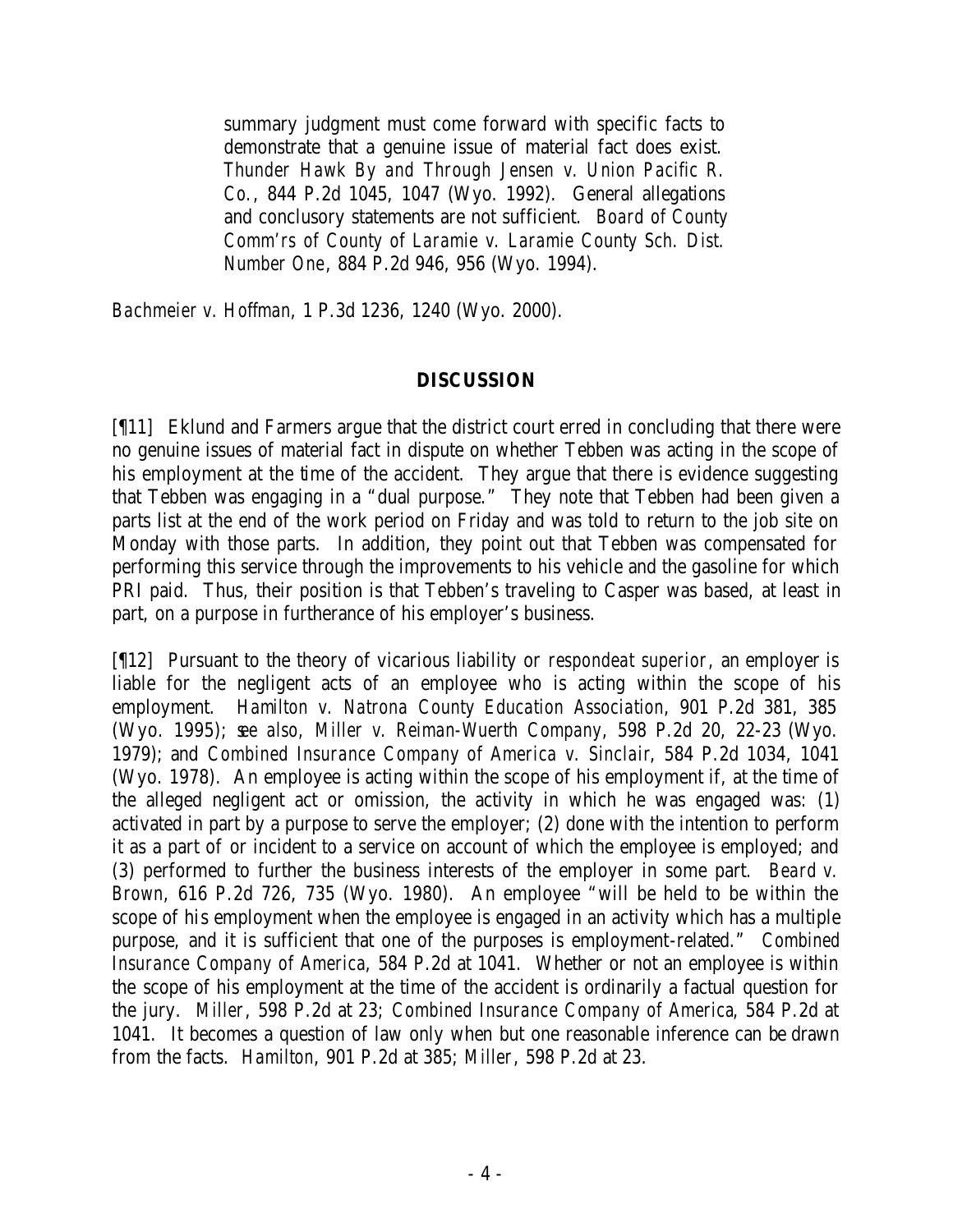[¶13] The record in this case supports but one reasonable inference: Tebben was not acting within the scope of his employment at the time of the accident. In his deposition<sup>1</sup>, Tebben gave the following testimony:

- Q: When you say "we get off," what do you mean?
- A: We work ten hours a day, and at 5:30 the day was over unless there was work to be finished up, overtime over the 5:30.
- Q: When you say "the day was over," does that mean you're no longer on the clock?
- A: Yes.
- Q: And when you're no longer on the clock, your time is yours?
- A: Yes.
- Q: Where were you headed at the time you left the worksite?
- A: Home.
- Q: What was the name of that worksite?
- A: Gas Hills project.
- Q: Now, as of 5:31 p.m., could you have gone anywhere in the world you wanted?
- A: Yes.
- Q: And that would include, assuming finances permit, any destination on the planet?
- A: Assuming finances permit.
- Q: And there was no one directing your actions or telling you what to do?
- A: No.
- Q: And did something specific happen at 5:30 p.m.?
- A: Yes.
- Q: What was that thing that happened?
- A: I was called back in to pick up a list of parts that I was requested to bring back out Monday morning with me.
- Q: Were you told where to purchase the parts?
- A: Yes.
- Q: Were you told specifically when to purchase the parts?
- A: Monday morning.

 1 In addition to his deposition, the only other piece of evidence before the district court was an affidavit filed by Tebben. The affidavit does not contain any new information nor does it materially differ from the deposition.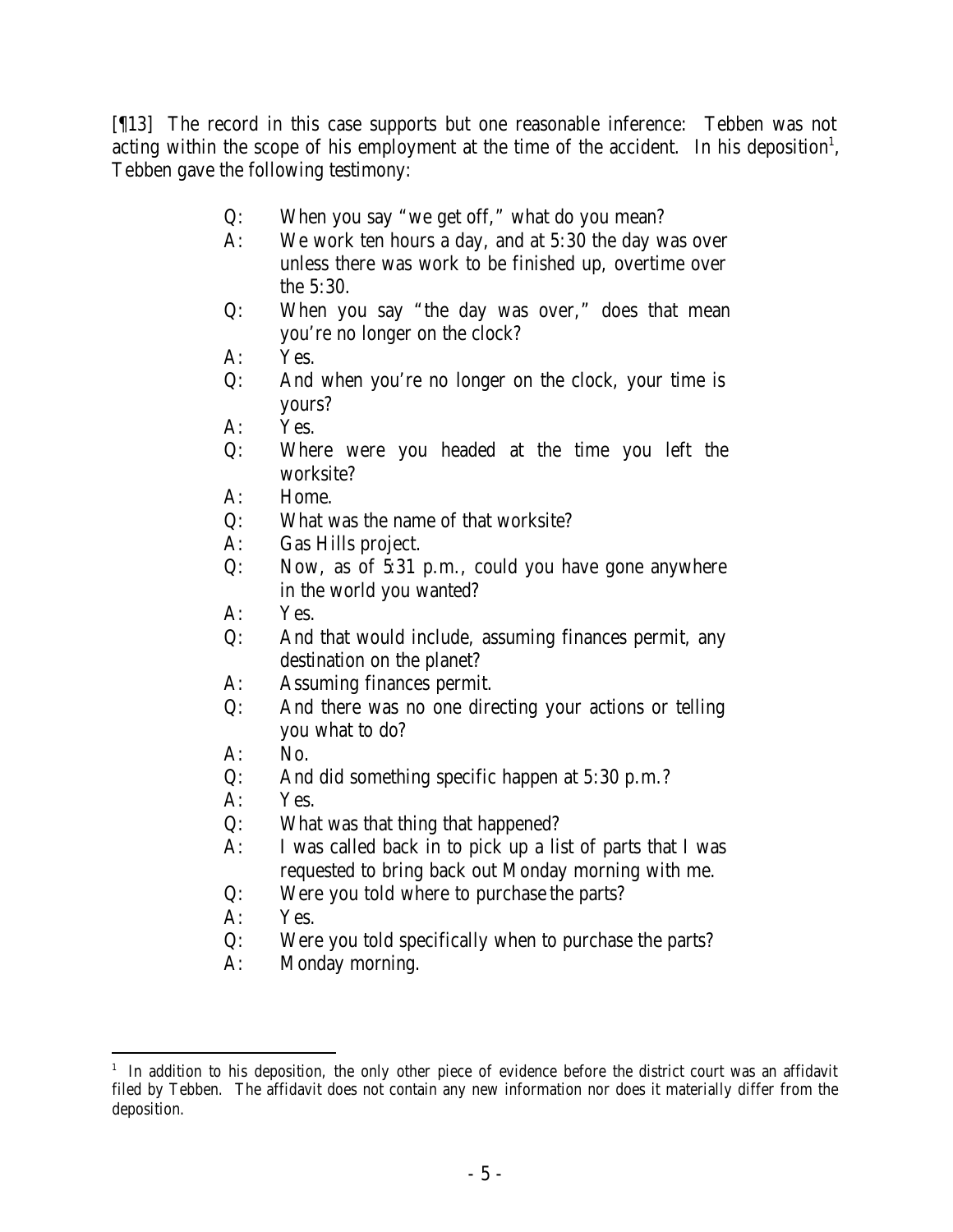- Q: And if you had not been given that assignment, would it have been your schedule to return to work Monday morning at the Gas Hills site?
- A: Yes.
- Q: So by instructing you to purchase parts Monday morning, they were telling you to do a thing that would have been on the clock for you, in any event, regardless of the assignment. Correct?
- A: Yes.
- Q: They did not expect you and when we talk about "they," telling you to do this or that, we're talking about your employer?
- A: Yes.
- Q: And your employer at that time was whom [*sic*]?
- A: PRI.
- Q: So PRI told you once you were back on the clock on Monday morning, then after that you would purchase parts to bring back to the worksite. Correct?
- A: Yes.

Tebben's uncontradicted testimony is that he was returning home at the time of the accident and that he was specifically instructed to purchase the parts on Monday morning. There is no evidence that, in leaving the job site, Tebben's actions were in any way motivated by a purpose intended to serve his employer. Any links between Tebben leaving the work site on Friday with his employment duty to purchase and deliver parts to the job site on Monday morning are tenuous, at best. The mere fact that PRI previously paid for improvements to Tebben's personal vehicle and that he was given a list of parts on Friday to purchase on Monday is not sufficient to create a link between Tebben's employment and his actions on the day of the accident. *See Beard*, 616 P.2d at 736 ("The mere fact that an employee is remunerated or paid by employers for time traveling to and from work does not place that employee within the "scope of employment" rule in a negligence case."). There is nothing to distinguish Tebben's trip home on Friday afternoon with any other trip he could have made over the course of the weekend prior to Monday morning. Thus, if one were to accept Eklund's and Farmers' position and take it to its logical extreme, we would have to conclude that at all times during the course of that weekend Tebben would be acting within the scope of his employment. Such a conclusion would distort the concept beyond all reasonable meaning. If the accident had occurred on Monday morning between Tebben's residence and the parts store, then there would be a reasonable inference that Tebben was acting on the behest of his employer. However, that simply is not the factual scenario before us. The only reasonable conclusion to be drawn from the facts of this case is that Tebben was not acting within the scope of his employment at the time of the accident.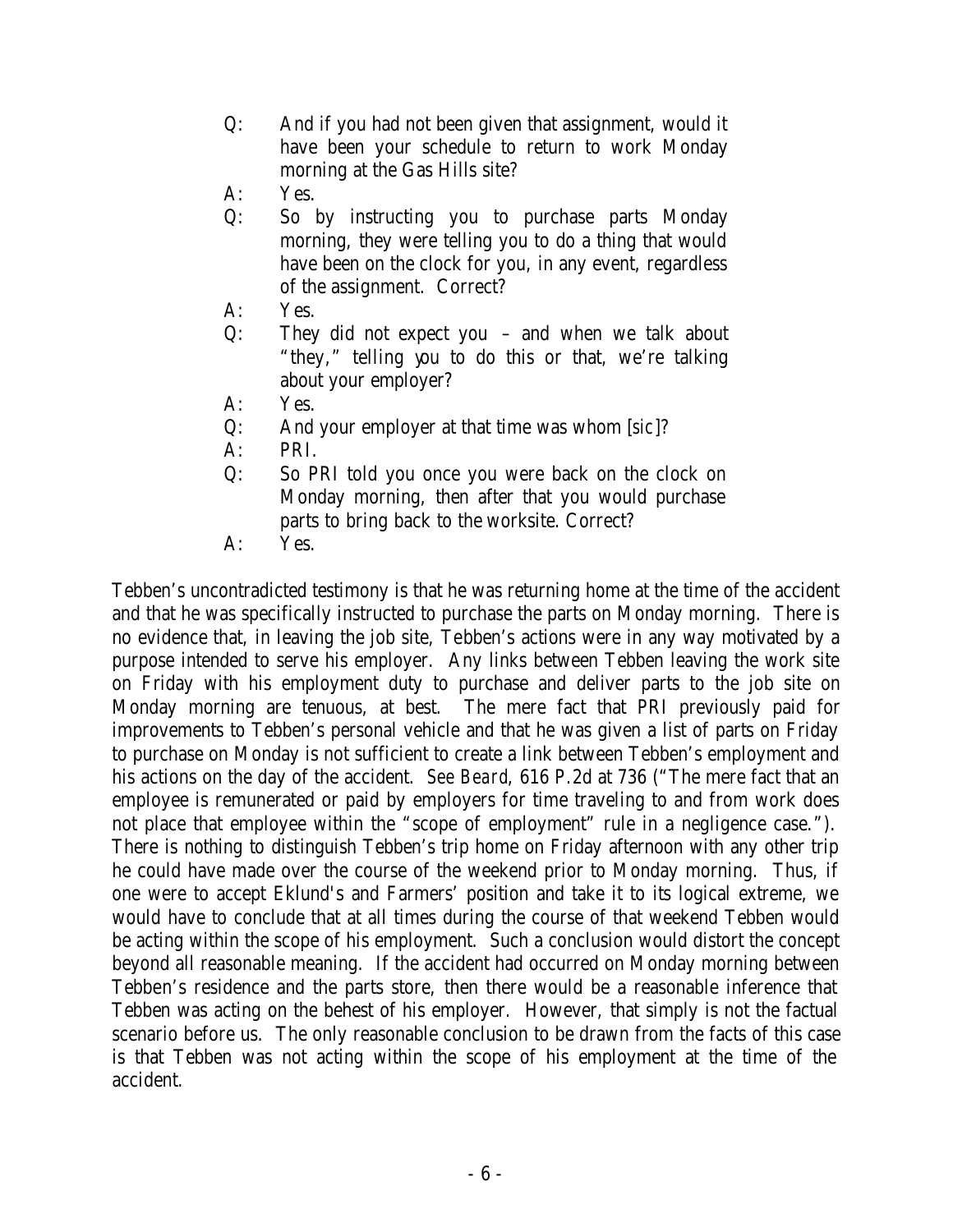[¶14] Eklund also contends that PRI is barred by consideration of the doctrines of preclusion from contesting whether Tebben was acting within the scope of his employment. PRI reached a settlement with Ash, the driver of the vehicle in which Eklund was a passenger, in a prior litigation. The court in that matter granted the parties' joint motion to dismiss with prejudice Ash's claims against PRI. Eklund asserts that the settlement in the Ash litigation constitutes a valid, final determination on the merits in which PRI had a full and fair opportunity to litigate all issues. Since Tebben's status as an employee acting within the scope of his employment was a necessary prerequisite to any liability on the part of PRI, Eklund concludes that PRI is precluded from re-arguing the contrary.

[¶15] Res judicata and collateral estoppel are related but distinct concepts. Res judicata bars the relitigation of previously litigated *claims* or *causes of action*. *Slavens v. Board of County Commissioners*, 854 P.2d 683, 686 (Wyo. 1993). Four factors are examined to determine whether the doctrine of res judicata applies: (1) identity in parties; (2) identity in subject matter; (3) the issues are the same and relate to the subject matter; and (4) the capacities of the persons are identical in reference to both the subject matter and the issues between them. *Id*. Collateral estoppel bars relitigation of previously litigated *issues* and involves an analysis of four similar factors: (1) whether the issue decided in the prior adjudication was identical with the issue presented in the present action; (2) whether the prior adjudication resulted in a judgment on the merits; (3) whether the party against whom collateral estoppel is asserted was a party or in privity with a party to the prior adjudication; and (4) whether the party against whom collateral estoppel is asserted had a full and fair opportunity to litigate the issue in the prior proceeding. *Id*.

[¶16] The proper doctrine for our consideration is collateral estoppel. As noted, res judicata applies to claims or causes of action. The prior adjudication involved a claim by Ash against PRI, while this action concerns a claim by Eklund against PRI. While the two proceedings arose out of the same incident and involve the same defendant, they are clearly separate claims arising out of injuries personal to each plaintiff. The question Eklund has raised relates to the *issue* of whether Tebben was acting within the scope of his employment at the time of his alleged negligent act. Eklund posits that consent decrees, settlements, and voluntary dismissals constitute a "judgment on the merits." Eklund argues that an admission by PRI that Tebben was acting within the scope of his employment is a necessary predicate of the settlement with Ash and, accordingly, PRI is precluded from contesting the issue in this litigation.

[¶17] We have considered consent judgments and dismissals with prejudice to be the equivalent of a judgment on the merits for purposes of res judicata. In *CLS v. CLJ*, 693 P.2d 774 (Wyo. 1985), the appellant failed to appear at trial, and his suit to establish paternity was dismissed with prejudice pursuant to W.R.C.P. 41(b). A second suit raising the same claim was subsequently filed. We held that the appellant was barred by the doctrine of res judicata from bringing the same claim because an involuntary dismissal under Rule 41(b) operated as an adjudication of the merits. 693 P.2d at 777.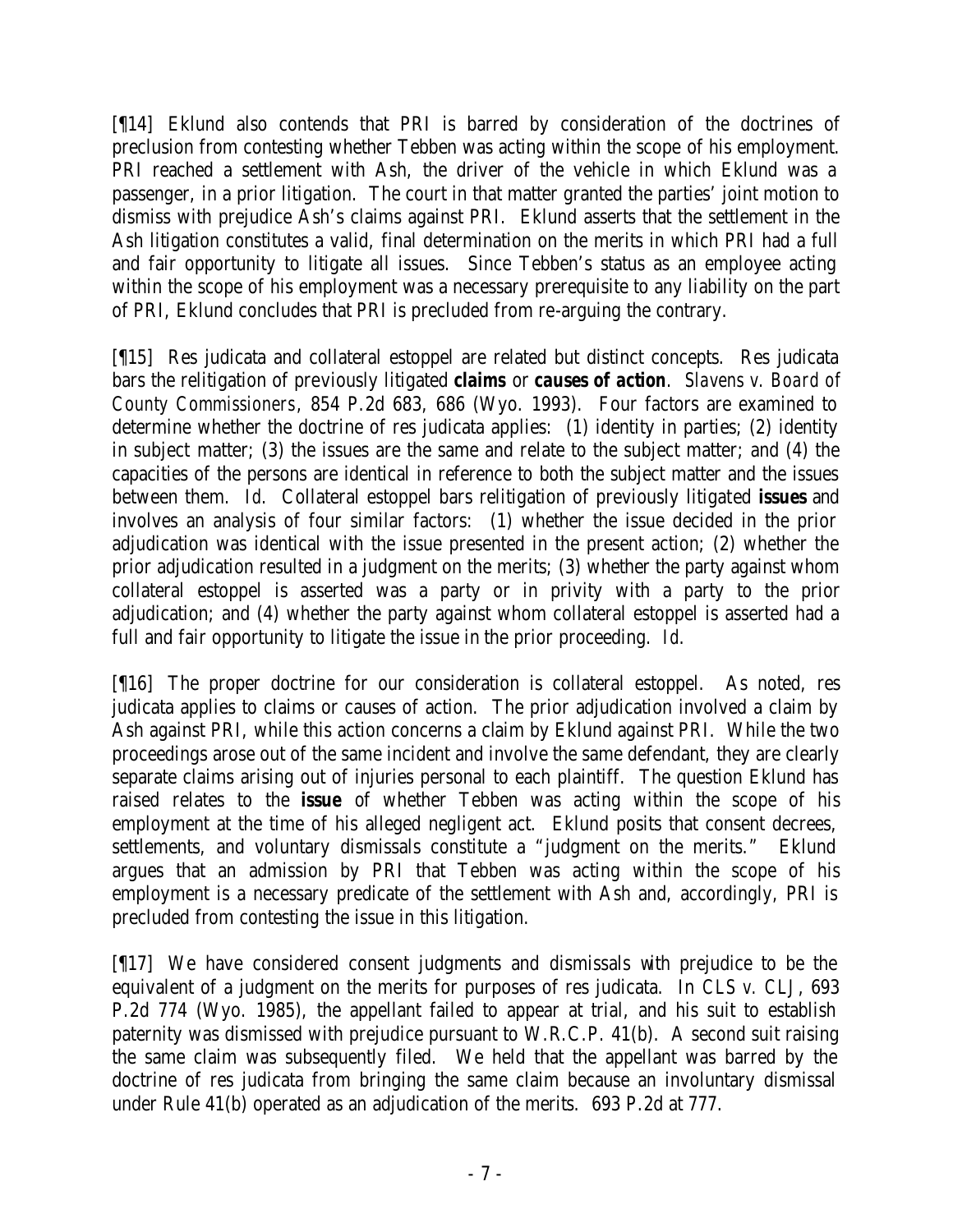[¶18] In *Day v. Davidson*, 951 P.2d 378 (Wyo. 1997), Day had filed an action based on vicarious liability against Pamida, Inc. based on the negligent acts of one of its employees. Day accepted an offer of judgment from Pamida and then subsequently filed an action against the employee based on the negligent act underlying the vicarious liability claim. We held that Day could not bring a subsequent action against the employee based on the fact that, as a vicarious liability situation, the employee was entitled to be credited with the amount of the judgment entered against his employer leaving Day with nothing to recover from the employee. 951 P.2d at 383. While not directly implicating the doctrine of res judicata, *Day*, like *CLS*, concerned the same *claim* brought by the same plaintiff.

[¶19] The application of res judicata to those situations where a plaintiff attempts to bring the same claim in a subsequent action against the same or different defendants has a logical basis: It encourages resolution of the plaintiff's claims in a single action, and it forces parties to abide by their agreements. The other cases cited by Eklund in his brief also concern the application of res judicata to consent judgments and settlements. *See, e.g., Jefferson v. Greater Anchorage Area Borough*, 451 P.2d 730 (Alaska 1969); *Clark v. Haas Group, Inc.*, 953 F.2d 1235 (10<sup>th</sup> Cir. 1992); and *In re Vern O. Laing*, 31 F.3d 1050 (10<sup>th</sup>) Cir. 1994). We are not, however, dealing with res judicata in this case, but rather, with collateral estoppel.

[¶20] We have never addressed the effect of collateral estoppel on settlements or consent judgments. Other authorities have set forth the rule as follows:

> Issue preclusion does not attach unless it is clearly shown that the parties intended that the issue be foreclosed in other litigation.

> > . . . .

. . . In most circumstances, it is recognized that consent agreements ordinarily are intended to preclude any further litigation on the claim presented but are not intended to preclude further litigation on any of the issues presented. *Thus consent judgments ordinarily support claim preclusion but not issue preclusion*.

18 Charles Alan Wright, Arthur R. Miller & Edward H. Cooper, Federal Practice and Procedure: Jurisdiction § 4443, at 382-85 (1981) (emphasis added). *See also, Linder v. Missoula County*, 824 P.2d 1004, 1006-07 (Mont. 1992); and *Hofsommer v. Hofsommer Excavating, Inc.*, 488 N.W.2d 380, 385 (N.D. 1992). The logic behind not applying collateral estoppel to settlements and consent judgments absent an expressed intention of the parties to be bound in further proceedings is quite obvious: Application of the doctrine absent an intent to be bound in subsequent proceedings would act as a deterrent to voluntary settlements. If, by settling one lawsuit, a party forsakes the right to challenge